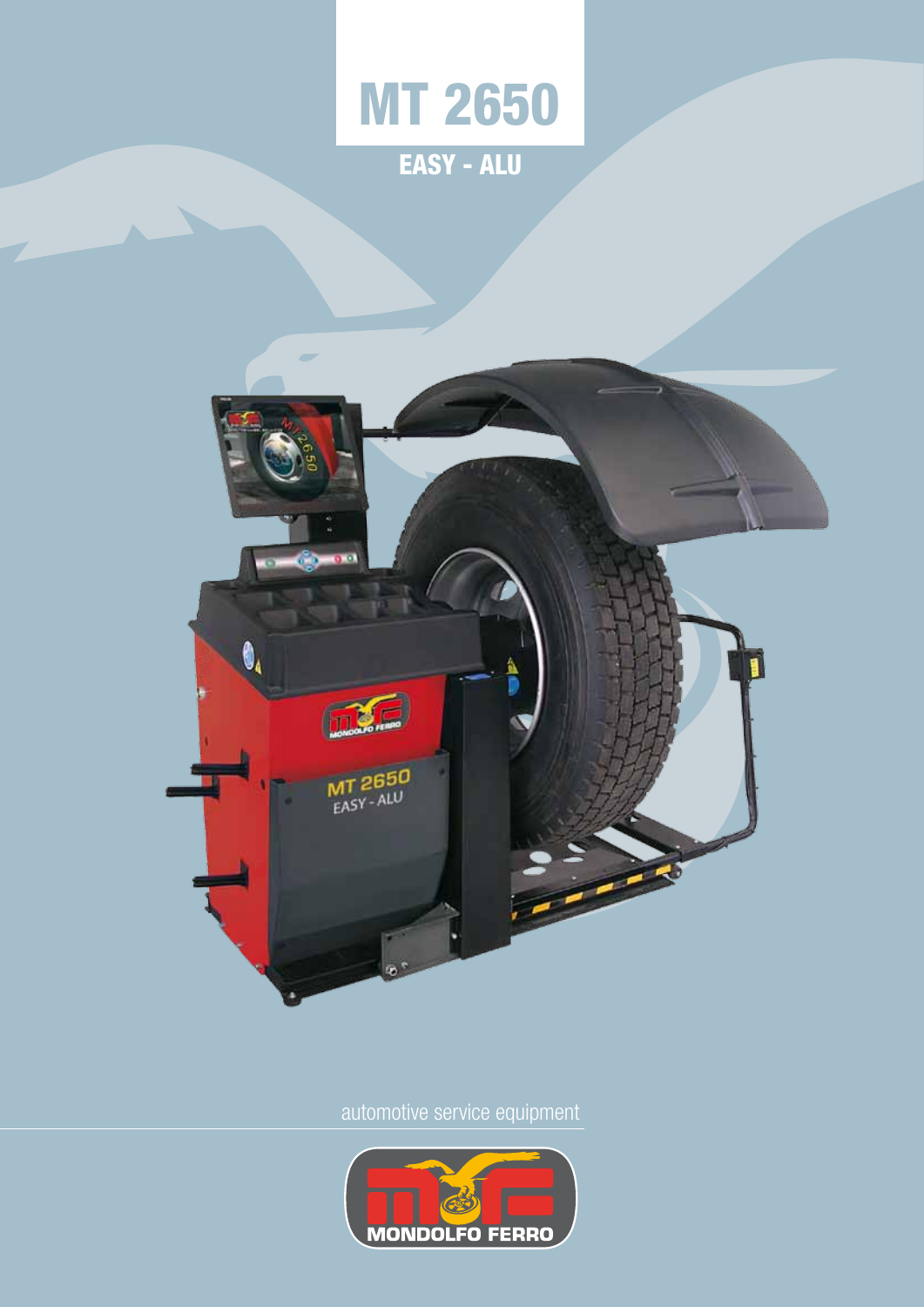L'equilibratrici elettronica a ruota smontata MT2650 è stata realizzata per rispondere alle esigenze dell'operatore professionista, che lavora prevalentemente su ruote camion e autobus. Esse permettono comunque di operare tranquillamente su ruote di furgoni, vetture e fuoristrada utilizzando gli appositi programmi ed accessori.

The electronic wheel balancer with demounted wheel MT2650 has been created to meet the requirements of the professional working mainly on truck and bus. These wheel balancers allow you to work with confidence on the wheels of vans, cars and off-roads using the relative programmes and accessories.

### L'equilibratrice MT2650 è il modello top della gamma equilibratrici ruote camion.

La macchina è motorizzata e dotata dell'introduzione automatica della distanza della ruota tramite I'apposito tastatore, di monitor a colori per la lettura intuitiva dei valori di squilibrio e dei dati geometrici.

La sua struttura solida e robusta si coniuga con un design moderno e funzionale, e dando origine ad una linea estremamente accattivante. Il piano porta pesi dispone di capienti vaschette.

The wheel balancer MT2650 is the top model in the truck wheel balancer range.

The machine is motorised and equipped with automatic entering of the wheel distance by means of a sensor, with a colour monitor for the intuitive readout of the unbalance values and geometric data. Its solid and sturdy structure is combined with a modern and functional design resulting in an extremely eye catching line. The weight tray has

### **Produttività**

some very capacious tanks.

Ricerca automatica della posizione: terminato il lancio la macchina si posiziona automaticamente nel punto di applicazioni pesi. Freno di arresto ruota a fine lancio e bloccaggio dell'albero in posizione di equilibratura. Programmi speciali **Split Weight** per nascondere i pesi dietro le razza e OPT Flash per ridurre le masse da applicare alla ruota.

#### **Productivity**

Automatic position search: at the end of the spin, the machine positions itself in the point where the weights are applied. Wheel stop brake at the end of the spin and shaft locked in the balancing position. Special **Split Weight** programmes to conceal the weights behind the spoke and **OPT Flash** to reduce the weights to be attached to the wheel

1. Il sollevatore pneumatico è integrato, dispone di un sistema di comando ergonomico e permette di lavorare senza fatica con ruote fino a 200 kg.

Il freno pneumatico rallenta la ruota al termine della misura e blocca l'albero per facilitare l'apposizione dei pesi di equilibratura.

The **pneumatic lifter is built-in**, it has an ergonomic control system which means that wheels weighing up to 200 kg can be managed with no effort.

The pneumatic brake slows the wheel when measuring is finished and locks the shaft making it easier to position the balancing weights.

2. Testata con video a colori LCD, a richiesta, da 17" o 19". Grafica che consente un facile e rapido apprendimento all'uso della

macchina. Tastiera semplice e intuitiva per l'inserimento dei dati e la selezione dei programmi. Help interattivo, per le spiegazioni inerenti al programma in cui è richiamato.

**Head with colour LCD video**, upon request, 17" or 19". Graphics to learn how to use the machine quickly and easily. Simple and intuitive keypad for entering data and selecting programmes. Interactive help, explaining the programme help is asked for.

**3. Tastatore automatico** per la misura della distanza della ruota e per l'applicazione dei pesi adesivi nei programmi Easy Alu. Programmi Easy Alu 1, Easy Alu 2: servono per equilibrare con la massima precisione i cerchi in lega che richiedono l'applicazione di entrambi i pesi sul fi anco interno.

**Automatic sensor** for measuring the distance of the wheel and for attaching the adhesive weights in the Easy Alu programmes. Easy Alu 1, Easy Alu 2 programmes: they are used for balancing alloy rims with maximum precision that need both weights to be attached on the inside.



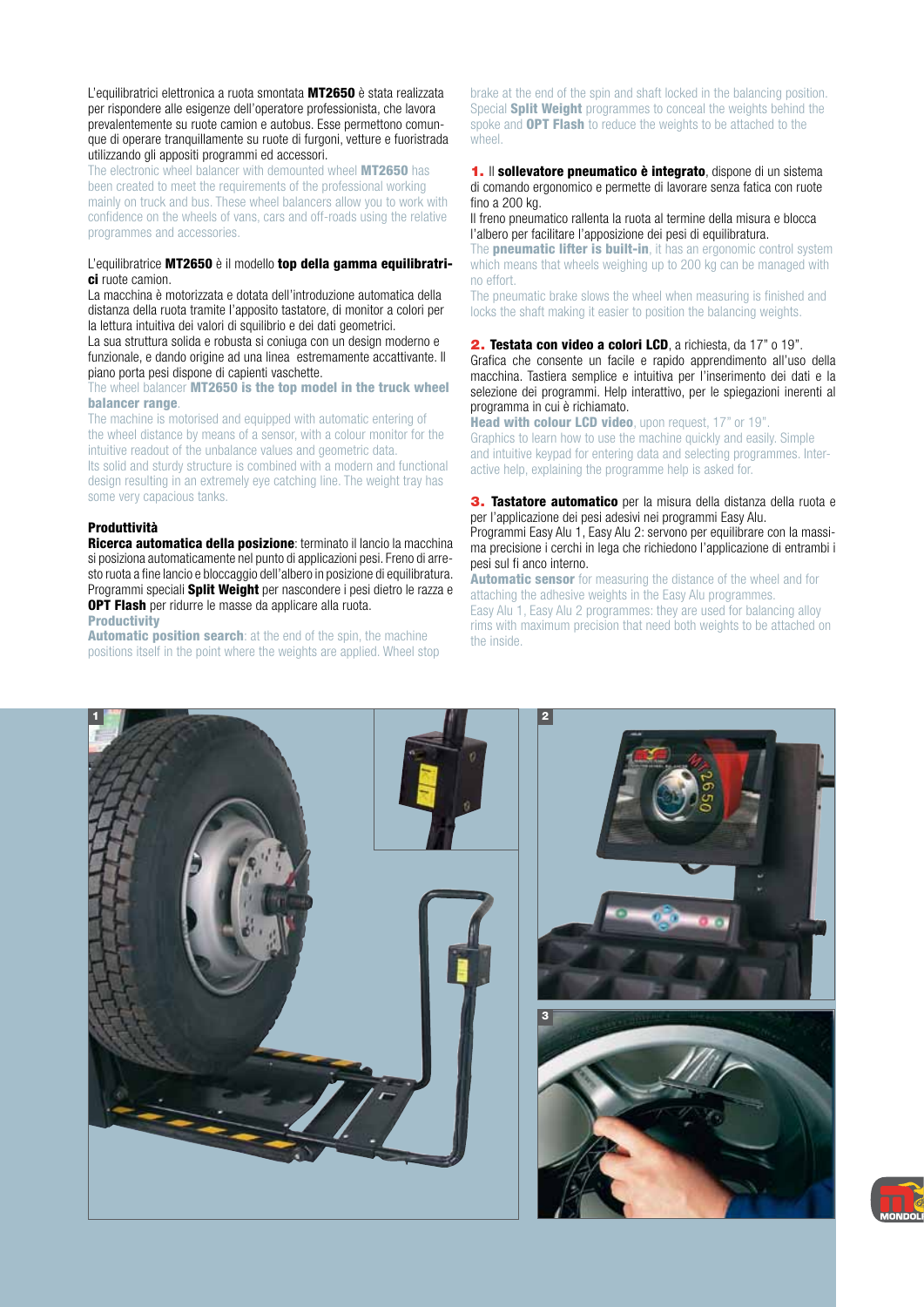